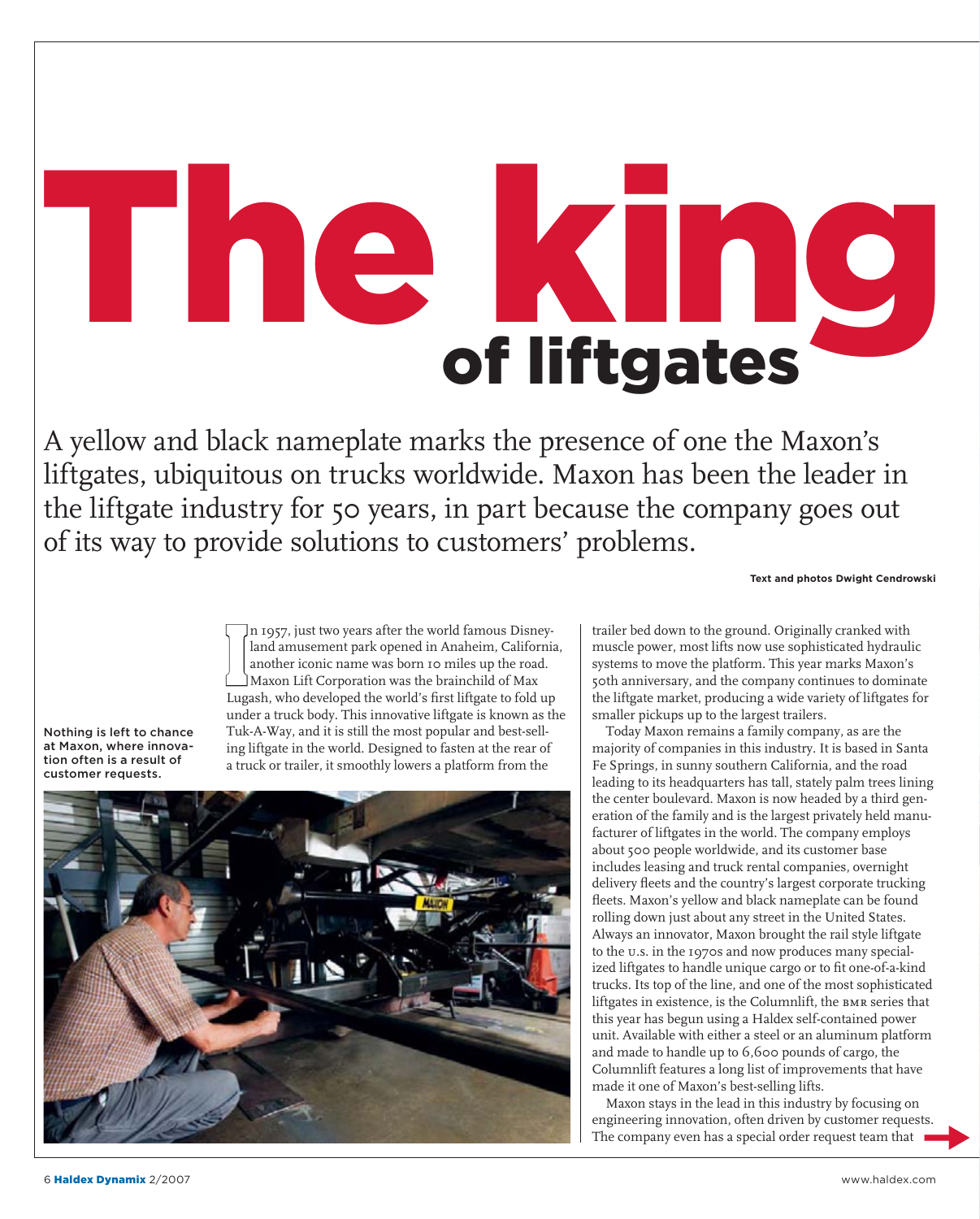$\lambda$ ou're amazed on a day-to-day basis how much passion, heart and soul you find in our people for this product.) *Anton Griesner*

 $\overline{\mathcal{C}}$ 

ee  $\sim$  100  $\sim$  100  $\sim$  100  $\sim$  100  $\sim$  100  $\sim$  100  $\sim$  100  $\sim$  100  $\sim$  100  $\sim$  100  $\sim$  100  $\sim$  100  $\sim$  100  $\sim$  100  $\sim$  100  $\sim$  100  $\sim$  100  $\sim$  100  $\sim$  100  $\sim$  100  $\sim$  100  $\sim$  100  $\sim$  100  $\sim$  100  $\$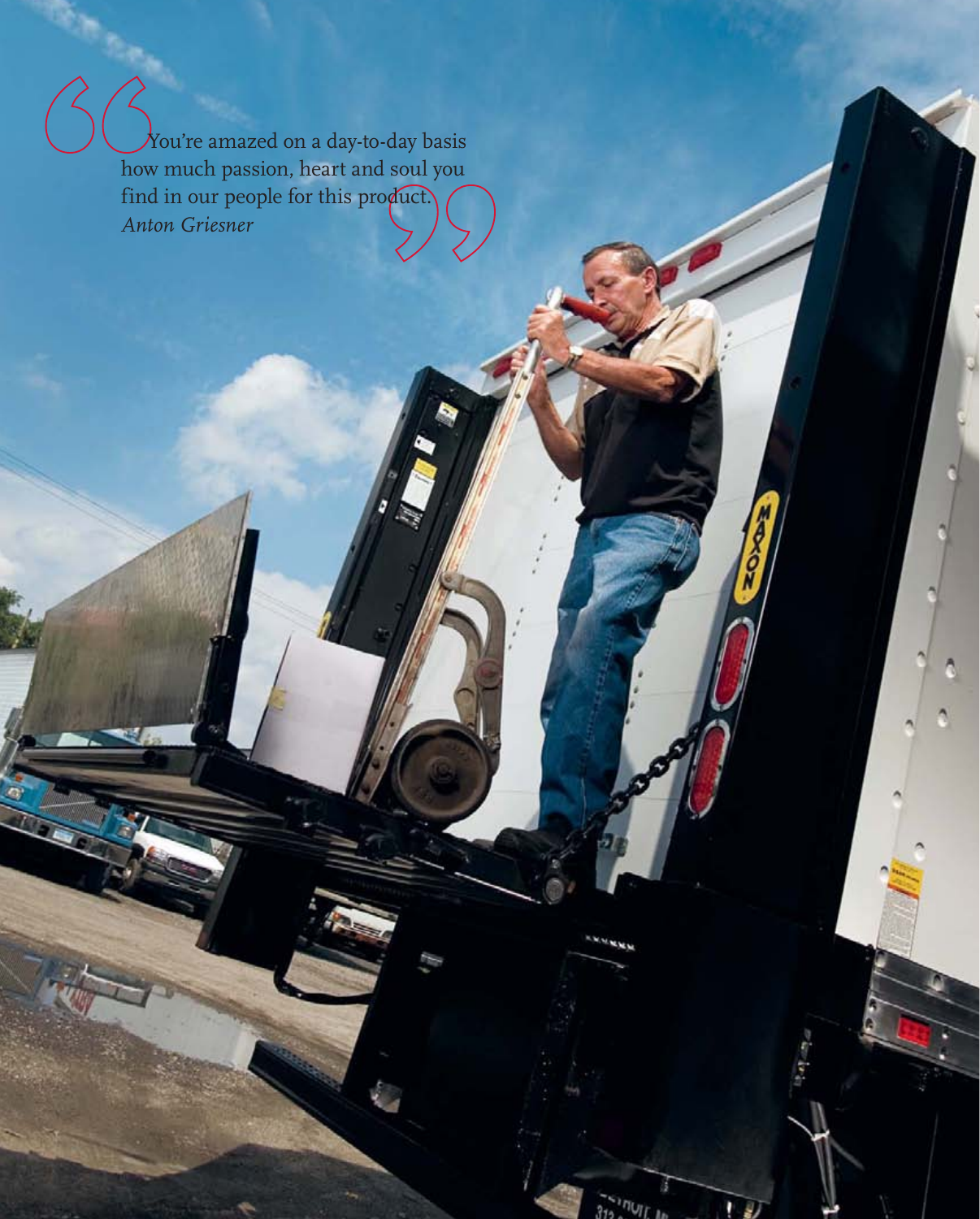

develops unique solutions for customers. Joe Aguilera is the Maxon purchasing manager. He explains how the company developed cart stops to solve an annoying problem for some customers. "There are customers, like in the bakery industry or pizza delivery business, where they have very light carts with a propensity for rolling out, and we provided a custom solution to that problem," he says.

Engineering support and research and development are keys to staying ahead in this very competitive business says Sherry Lafferty, Maxon's engineering manager in its Santa Fe Springs Tech Center. She cites improvements such as bearings that are manufactured for low maintenance and without need for grease and platforms made with aluminum extrusions for added strength and less weight. "We've changed spring sizes, added torsion bars, changed design in opener arms," explains Aguilera. "We're constantly opti-

We have very novice users to very sophisticated users … so we have to make it very user friendly so someone who has no experience with the gate will be able to operate it properly. *Joe Aguilera*



mizing it to make it more robust, more user-friendly, more functional."

The original Tuk-A-Way liftgate has evolved from its original 1957 design into a marvel of modern technology. The popular GPTLR series has a smooth, level ride from truckbed to ground, a roller design to make unfolding easier and an exclusive load guidance system. And it's customizable to fit any size truck and application.

**THE MOST IMPORTANT** relationships for Maxon are with its distributors across North America. Numbering perhaps 200, these companies sell to end users and install the liftgates. To keep their distributors/installers up to date, Maxon regularly conducts Technical Service Town Hall Training sessions at their customers' facilities. The 25-strong Maxon sales force offers this complementary training to ensure that distributors have the latest instructions for installing, operating and maintaining liftgates. In addition, Maxon distributors keep spare parts across North America, ready for next-day delivery.

Noting the challenge of satisfying a wide range of customers, Aguilera says, "We have very novice users to very sophisticated users … so we have to make it very user friendly so someone who has no experience with the gate will be able to operate it properly."

In the technical center a short distance from corporate headquarters, designers huddle over computer screens, working on new designs and improvements to current lifts. And in the testing lab, technicians use advanced computer equipment to test lift prototypes for stress and load parameters. On this bright summer day in the test facility, tech-